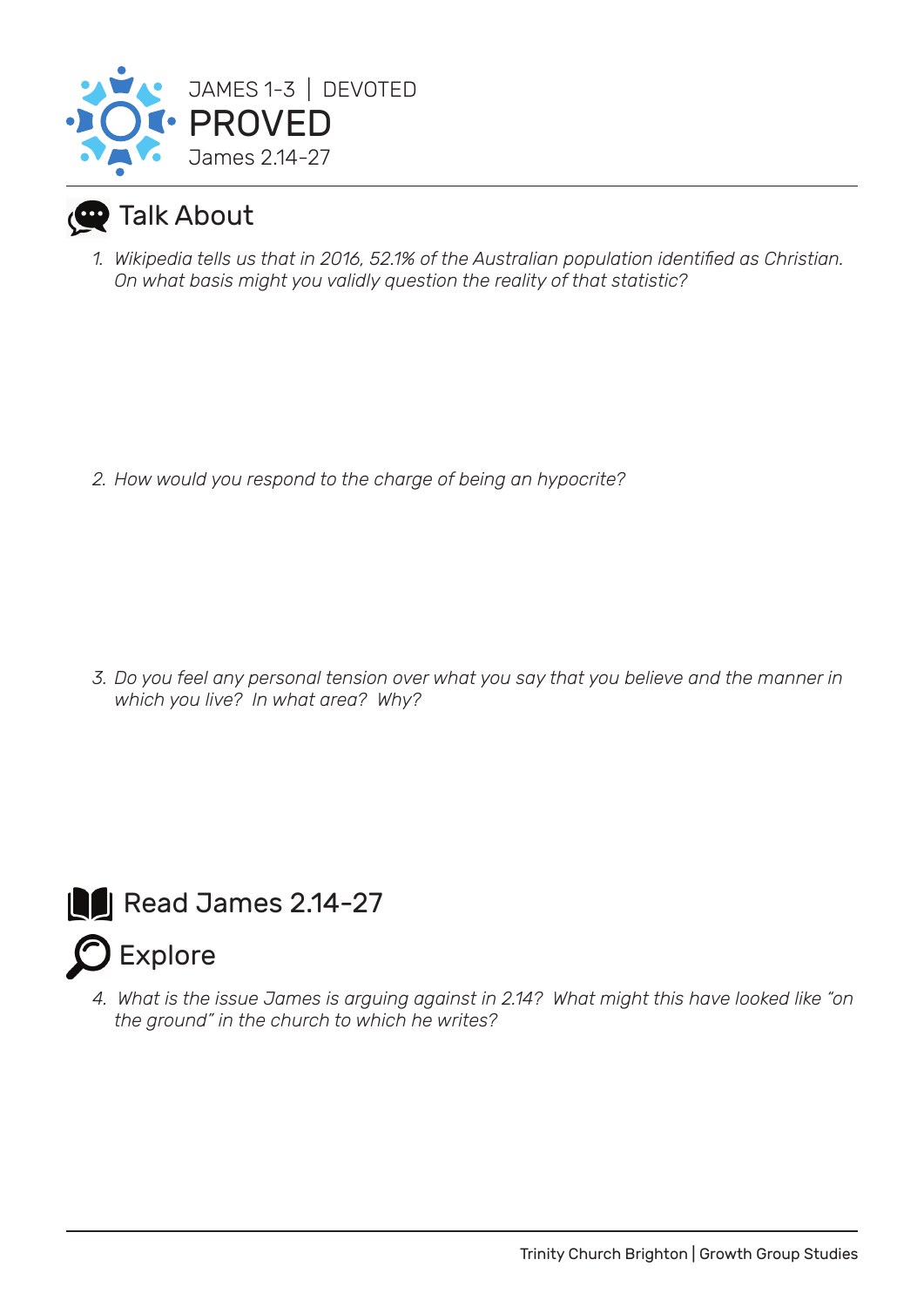Trinity Church Brighton | Growth Group Studies

*5. Why does the example in verses 15-16 indicate that the faith in question is "useless", "dead", and insufficient for salvation?*

*6. What does this show us about the nature of real faith?*

*7. James then gives us three examples (demons, Abraham, Rahab). What is the point he is trying to make? (also Heb. 11.17-19)*

*8. Verse 22 is critical for understanding what James is teaching about faith and works. Write it in your own words.*

## A Bit Extra

#### James V- Paul?

*Many have wrestled with what seems to be a conflict between Paul and James.* 

*Paul wrote "a person is justified by faith apart from the works of the law" (Rom. 3.28). Yet James wrote, "a person is considered righteous by what they do and not by faith alone" (James 2.24). So which is it? Are they in opposition or can we see another option?*

*The way to untangle this "Gordian Knot" is to see that each wrote to a different church to make a different point in order to address a different problem.*

*Paul wrote to a church where people were seeking to add "works of the law" (especially circumcision) as a necessary addition to faith in order to be saved. He wrote to defend salvation by grace alone.*

*James wrote to a church where the issue seems to have been a "lifeless orthodoxy": fruitless faith. James wrote to challenge the church to about the reality of their faith.*

*Douglas Moo says it like this in his commentary on James: "If a sinner can get into a relationship with God only through faith (Paul), the ultimate validation of that relationship takes into account the works that true faith must inevitably produce."* 

*Or as Martin Luther wrote, "We are not saved by works; but if there be no works, there must be something amiss with faith."*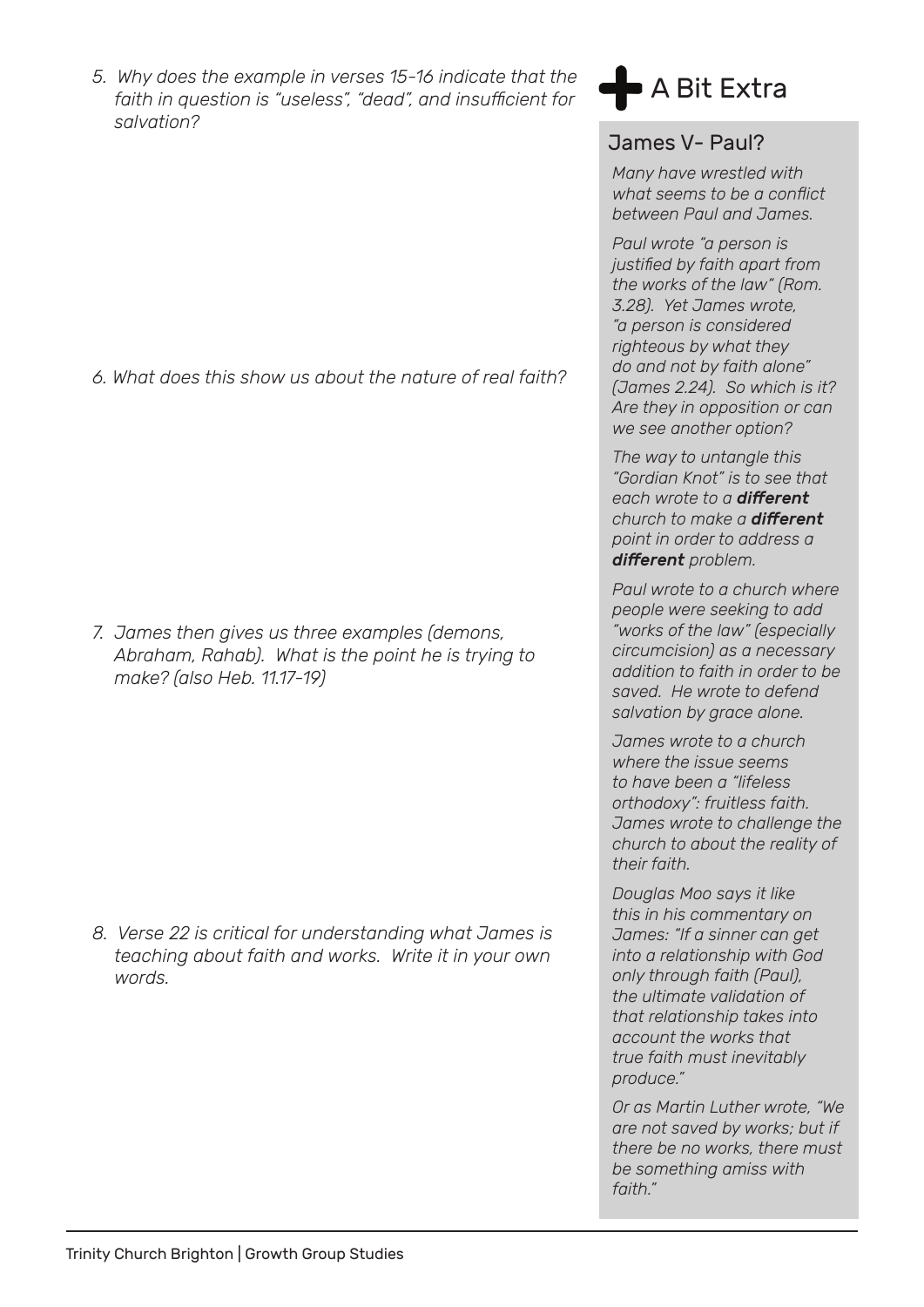# Jesus in James

*As we have noted previously, James has a lot in common with the Old Testament Wisdom books like Proverbs and Ecclesiastes. Like those books, James assumes that his readers have the gospel of the Lord Jesus firmly in mind as he explores the challenges facing the church. So it is helpful for us to make explicit what James assumes.*

*Jesus is the ultimate example of the one who has a real faith. He entrusts himself to his Father - "My Father, if it is possible, may this cup be taken from me. Yet not as I will, but as you will" (Matt 26.39 NIV11). He goes to the cross trusting that his Father will vindicate him.*

*Peter stresses the faithfulness of God as he quotes Psalm 16.10 in his Pentecost sermon in Acts 2.27 - "you will not abandon me to the realm of the dead, you will not let your holy one see decay." The gospel declares the unshakable trustworthiness of God.*

James speaks of Abraham as God's friend (see Isaiah 41.8). This is said only of Abraham in *the Old Testament. Amazingly Jesus declares in John 15.13-15, "I call you my friends", and this wonderful acknowledgment extends to all who are his disciples. It is Jesus himself who was our friend, laying down his life for us, meeting our greatest need. Now, because we are his friends as well as his disciples, we are called to live lives of love, bearing fruit for his glory.*

*Spend sometime reflecting on this and praising God using the words of this great hymn.*

### Prayer & Praise

My song is love unknown, my Saviour's love to me; love to the loveless shown, That they might lovely be. O who am I, that for my sake my Lord should take frail flesh and die?

He came from his blest throne salvation to bestow; but men made strange, and none the longed-for Christ would know. But O, my Friend, my Friend indeed, who at my need his life did spend!

Sometimes they strew His way, and His sweet praises sing; resounding all the day hosannas to their King. Then 'Crucify!' is all their breath, and for His death they thirst and cry.

Why, what hath my Lord done? What makes this rage and spite? He made the lame to run, he gave the blind their sight. Sweet injuries! yet they at these themselves displease, and 'gainst him rise.

They rise, and needs will have my dear Lord made away; a murderer they save, the Prince of Life they slay. Yet cheerful He to suffering goes, that He His foes from thence might free.

In life no house, no home my Lord on earth might have; in death no friendly tomb but what a stranger gave. What may I say? Heav'n was his home; but mine the tomb wherein he lay.

Here might I stay and sing: no story so divine; never was love, dear King, never was grief like Thine! This is my Friend, in Whose sweet praise I all my days could gladly spend.

> *My Song is Love Unknown Samuel Crossman*